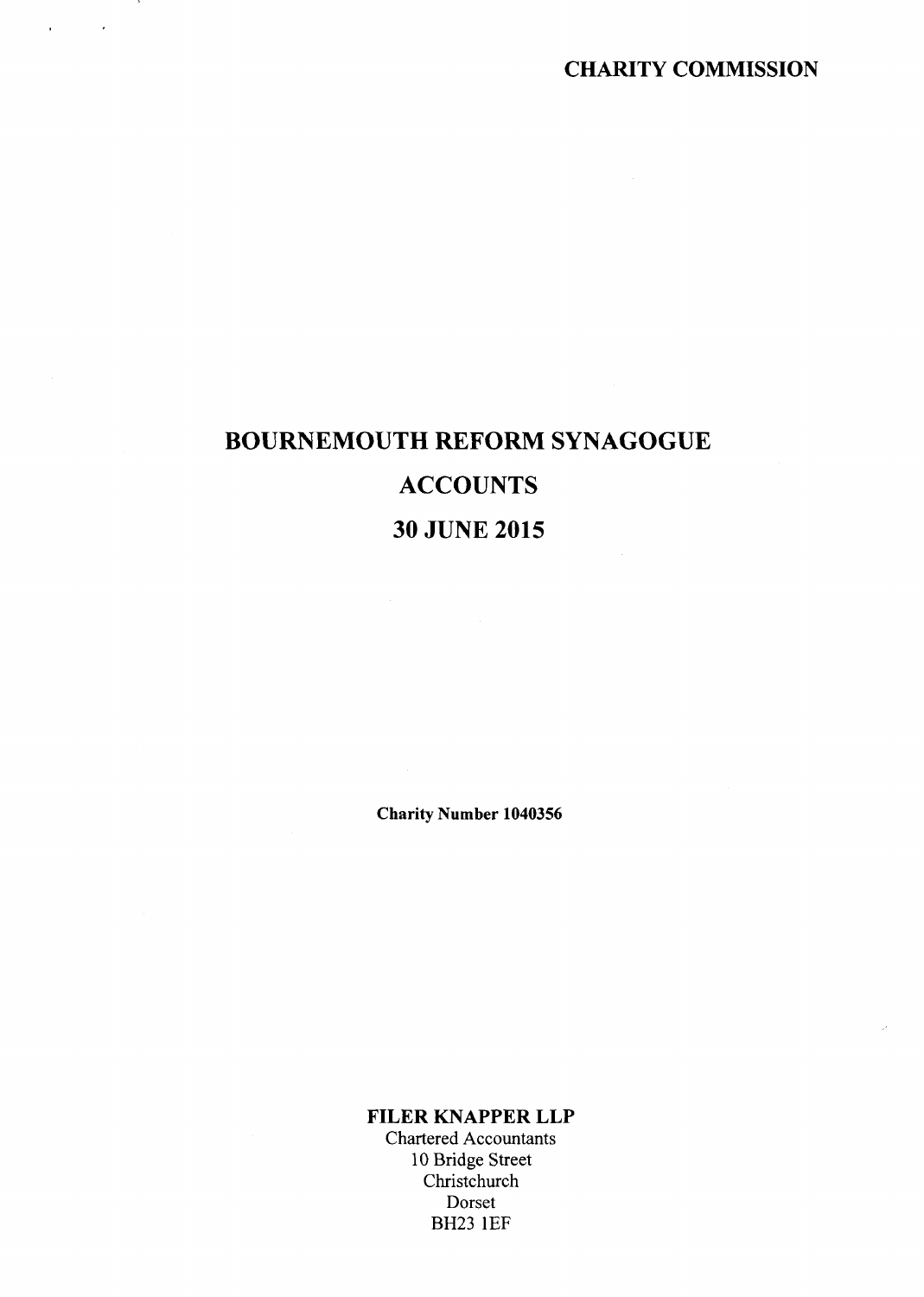$\sqrt{1-\frac{1}{2}}$  and  $\sqrt{1-\frac{1}{2}}$ 

# ACCOUNTS

# YEAR ENDED 30 JUNE 2015

| <b>CONTENTS</b>                                | <b>PAGES</b> |
|------------------------------------------------|--------------|
| Members of the board and professional advisers | 1            |
| Trustees' annual report                        | $2$ to 5     |
| Independent examiner's report to the trustees  | 6            |
| Statement of financial activities              | 7            |
| Balance sheet                                  | 8            |
| Notes to the accounts                          | 9 to 17      |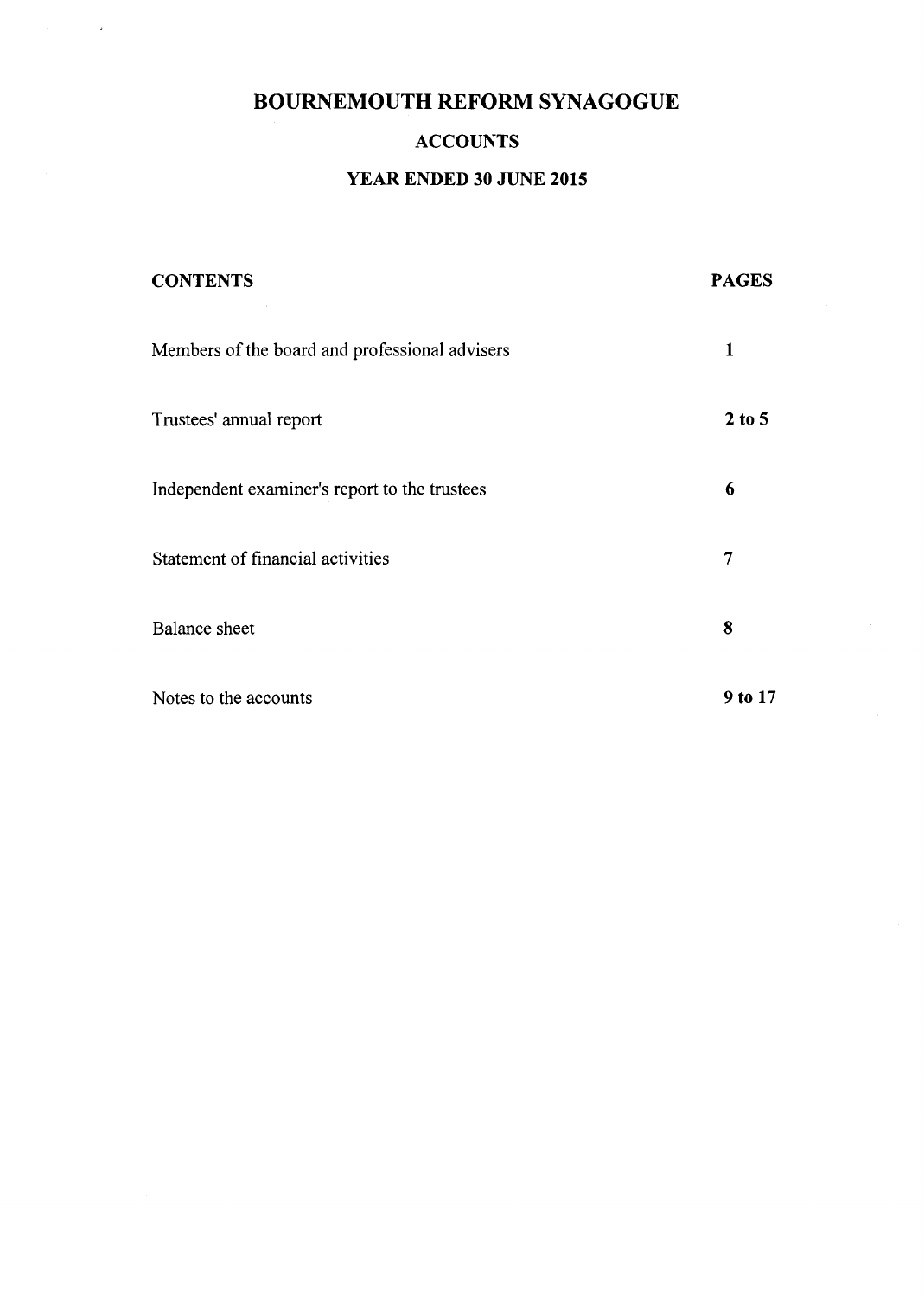$\alpha$  , and  $\alpha$  , and  $\alpha$ 

# MEMBERS OF THE BOARD AND PROFESSIONAL ADVISERS

| <b>Registered charity name</b>                        | Bournemouth Reform Synagogue                                                                                                                                                                                |                                                                               |  |  |
|-------------------------------------------------------|-------------------------------------------------------------------------------------------------------------------------------------------------------------------------------------------------------------|-------------------------------------------------------------------------------|--|--|
| <b>Charity number</b>                                 | 1040356                                                                                                                                                                                                     |                                                                               |  |  |
| <b>Registered office</b>                              | 53 Christchurch Road<br>Bournemouth<br>Dorset<br><b>BH13AP</b>                                                                                                                                              |                                                                               |  |  |
| <b>Trustees</b>                                       | Deborah Tendler<br>Sue Sinkinson<br>Benita Needleman<br>Jessica Blooman OBE<br>Rita Navarre<br>James Green<br>Simon Cowan<br>Saul Faust<br>Ruth Ben-Or<br>Bryan Levy<br>Joan Marasri<br><b>Bill Bergman</b> | (Honorary Chairperson)<br>(Honorary Secretary)<br>(Honorary Vice Chairperson) |  |  |
| <b>Property holding trustees</b>                      | <b>Robert Grant</b><br>Phillip Jacobs<br>Brian Levy                                                                                                                                                         | (deceased 14 March 2015)                                                      |  |  |
| <b>Trustees of Townsend</b><br><b>Endowment trust</b> | <b>Irving Mindel</b><br>$\blacksquare$<br>Robert Grant<br>$\overline{\phantom{a}}$<br><b>Ruth Reed</b><br>$\overline{\phantom{a}}$<br><b>Susan Bullivant</b><br>Zelda Swan                                  | Chairman<br>Treasurer<br>Secretary                                            |  |  |
| Independent examiner                                  | Lucy Filer FCA<br>Filer Knapper LLP<br><b>Chartered Accountants</b><br>10 Bridge Street<br>Christchurch<br>Dorset BH23 1EF                                                                                  |                                                                               |  |  |
| <b>Investment adviser</b>                             | <b>AFH Financial Group</b><br>Amberside<br>Wood Lane<br>Hemel Hempstead<br>Herts HP2 4TP                                                                                                                    |                                                                               |  |  |
| <b>Bankers</b>                                        | <b>Bank of Scotland</b><br>38 St Andrew Square<br>Edinburgh<br>EH <sub>2</sub> 2YR                                                                                                                          |                                                                               |  |  |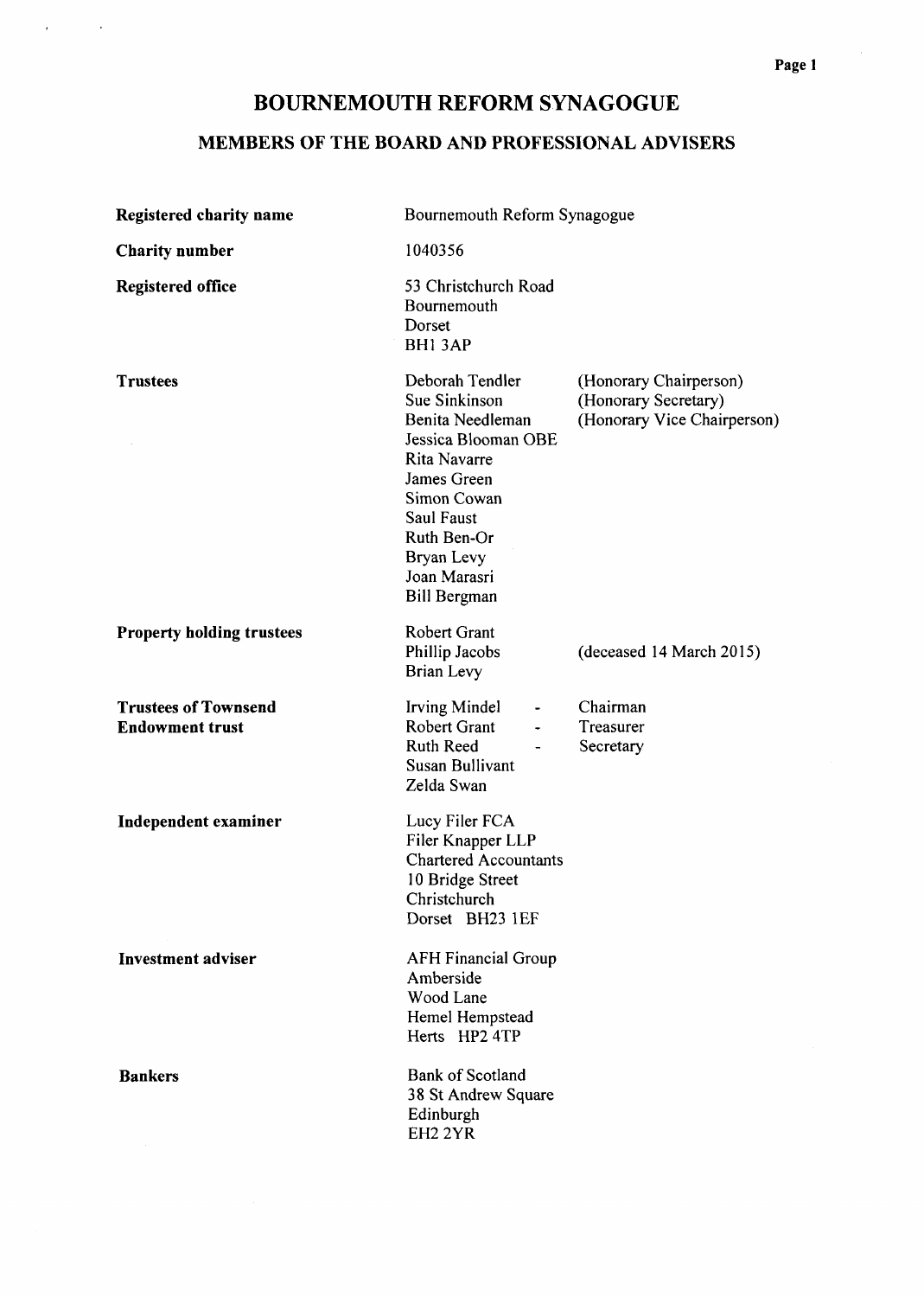#### TRUSTEES' ANNUAL REPORT

#### YEAR ENDED 30 JUNE 2015

The trustees present their report and the unaudited accounts of the charity for the year ended 30 June 2015.

#### REFERENCE AND ADMINISTRATIVE DETAILS

 $\sim$ 

Reference and administrative details are shown in the schedule of members of the board and professional advisers on page <sup>1</sup> of the accounts.

#### **THE TRUSTEES**

 $\mathcal{L}^{\mathcal{L}}$  and  $\mathcal{L}^{\mathcal{L}}$  . The  $\mathcal{L}^{\mathcal{L}}$ 

 $\ddot{\phantom{1}}$ 

The trustees who served the charity during the year were as follows:

 $\mathbb{R}^n$ 

| Deborah Tendler     | (Honorary Chairperson)        |
|---------------------|-------------------------------|
| Sue Sinkinson       | (Honorary Secretary)          |
| Benita Needleman    | (Honorary Vice Chairperson)   |
| Jessica Blooman OBE |                               |
| Rita Navarre        |                               |
| James Green         |                               |
| Simon Cowan         | (appointed on 6 January 2015) |
| Saul Faust          |                               |
| Ruth Ben-Or         |                               |
| Bryan Levy          | (appointed on 2 October 2014) |
| Joan Marasri        |                               |
| <b>Bill Bergman</b> | (appointed on 13 May 2015)    |
| Michael Lipson      | (retired on 6 January 2015)   |
| Jane Francis        | (retired on 26 October 2014)  |
| Maurice Francis     | (retired on 26 October 2014)  |
| Alfred Boyle        | (retired on 1 September 2014) |

### STRUCTURE, GOVERNANCE AND MANAGEMENT

The Synagogue is governed by its Constitution dated June 1947, last amended on 5 March 2006, and the Synagogue operates in accordance with the guidelines set out in this document. Monthly Council meetings are held at which matters are discussed and decisions made, providing there is a quorum of eight Council members present. Additional Council meetings are held as required.

The trustees of the Synagogue are it Council members, who are elected by the general membership in open meeting. The Council members are elected for a one year term after which time they may stand for re-election. Additional trustees may be appointed by the Council. There are three permanent trustees who hold the title of the Synagogue's property and are not members of the Council. One position has become vacant.

All significant operational decisions are made by Council, taking appropriate external advice where necessary. The constitution requires certain key decisions to be approved by the membership in open meeting, and these include the appointment and termination ofrabbinic contracts, the purchase or sale of freehold property.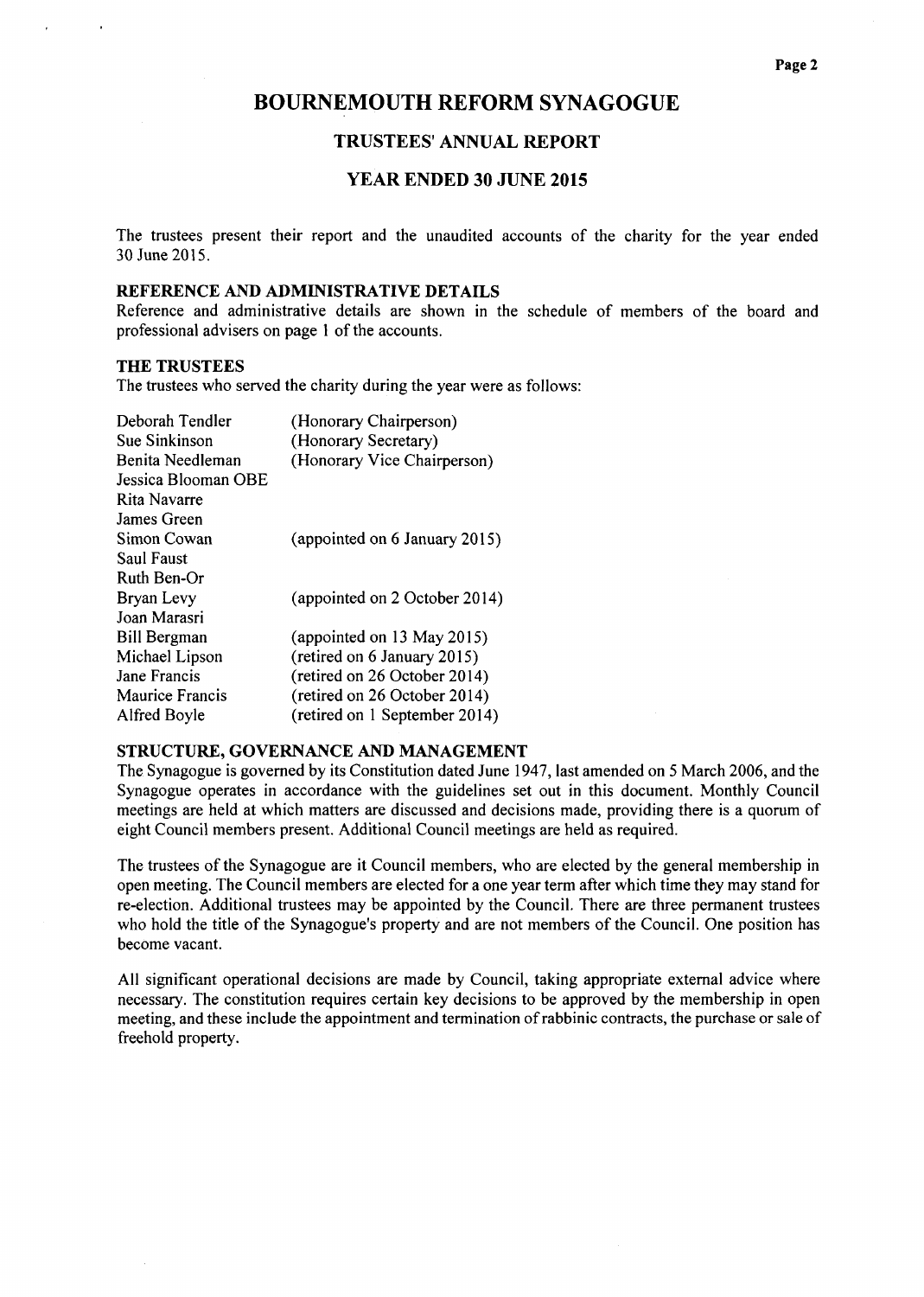#### TRUSTEES' ANNUAL REPORT (continued)

## YEAR ENDED 30 JUNE 2015

#### EXTERNAL AFFILIATION

The Synagogue is affiliated to the Movement for Reform Judaism (MRJ), which gives guidance on our form of worship as well as assistance with other practical matters. The Movement advises but cannot force the Synagogue to follow a particular course if it does not wish to.

One of the benefits of membership of the Synagogue is the availability of the burial plan, and a proportion of members' subscriptions are specifically levied in this respect: these levies are paid on to the Jewish Joint Burial Society, which in most cases is then solely responsible for the provision of the burial services, the services being provided by the Synagogue.

The Synagogue is entitled to representation at the Board of Deputies, for which a per capita charge is levied on the number of members.

#### RISK MANAGEMENT

The major risk to the Synagogue is if membership income does not cover its expenses. For this reason, the Council continues to keep a careful control on expenditure. We endeavour to set subscriptions at a realistic level sufficient to meet routine expenditure, and donations, whilst not guaranteed, are an essential part of Synagogue income. When setting membership subscription levels, the Council also bear in mind that many members are on low fixed incomes. The Council have examined the major operational risks, which could be faced by the charity. They continue to monitor, on a regular basis, and this will be an on-going aspect of the Council's management of the Synagogue.

#### OBJECTIVES AND ACTIVITIES

The objects of the Synagogue are to advance the Jewish religion, particularly by providing and maintaining a Synagogue for the purpose of public worship and of advancing religious, educational and such charitable activities as the members of the Council, together with the Rabbis, may from time to time decide.

The activities currently carried out by the Synagogue can be broadly categorised into three types, pastoral, religious and communal. Religious activities include the provision of a place of worship, various religious activities, religious education and religious support. Communal activities include various communal events organised throughout the period, along with the pastoral and welfare support ofthe members. As a result of having a large proportion of elderly members, we have a community that has higher than average pastoral and welfare needs. The Rabbi being the first point of contact for members, works to ensure our members are looked after by the community. There is a support group to assist with pastoral work. The Synagogue administration provides the required backup and information services. These services are utilised by the Rabbi Council and appropriate volunteers as well as all members of the Synagogue. The Council continues to promote our activities to the wider Jewish Community in Dorset and Hampshire with the hope of increasing our membership and raising awareness of Judaism. The website has been updated in order to attract many non-affiliated Jews to the Synagogue.

#### PUBLIC BENEFIT

Our main objectives are the promotion, preservation and observation of Jewish tradition, and these are set to reflect our faith and community aims. Each year the trustees review the objectives and activities to ensure they continue to reflect our aims. In carrying out this review, the trustees have considered the Charity Commission's guidance on public benefit and, in particular, its supplementary public guidance on the advancement of religion for the public benefit.

The focus of our activities is the provision of a place of worship, religious activities and support, the provision of plots and burial rites in accordance with tradition and arranging communal events and activities. We welcome all persons who wish to follow the Jewish tradition, regardless of personal funds and their ability to meet our subscription fees.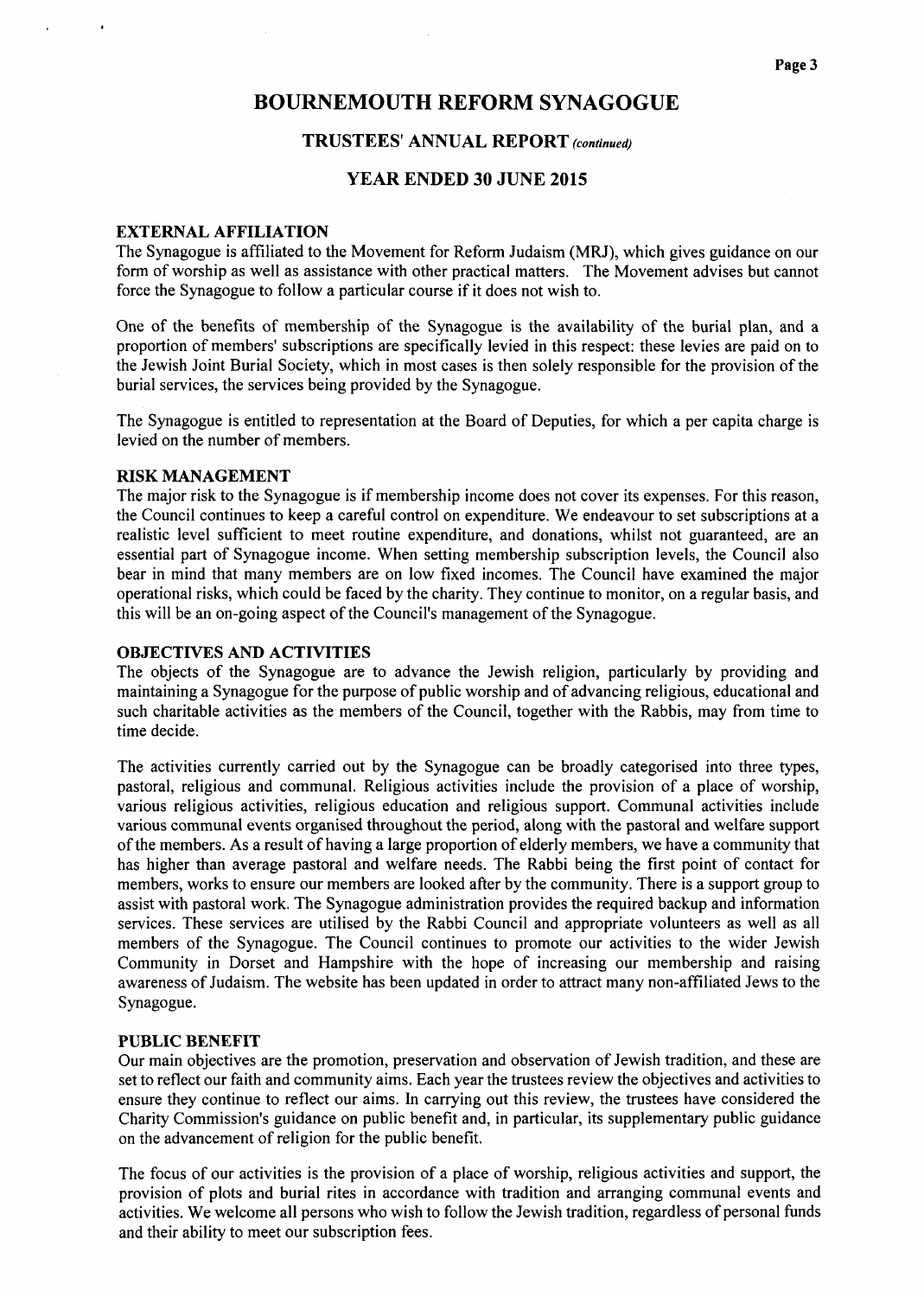#### TRUSTEES' ANNUAL REPORT (continued)

#### YEAR ENDED 30 JUNE 2015

#### ACHIEVEMENTS AND PERFORMANCE

During the year, the Synagogue held regular religious services for the Sabbath, festivals and other such occasions. The Religion School continues to be a source of pride, successfully teaching our children about our religion. Family services are held once a month where children and their parents are encouraged to take part in the services.

The monthly Chavarah Suppers are well attended together with our sell out Passover Seder and other festival group parties. Thanks must be given for the voluntary help from the members in the organising of these events. Tea parties are held for our older members.

We receive a growing number of requests for schools to visit us, to further educate their pupils. We also send lay leaders and our Rabbis to visit schools to further promote Reform Judaism.

The interest and welfare of our members remain of paramount importance. The Rabbi's volunteers are supported by the administration, continue to provide essential support to individual members of the Community as required, As always, in addition to the paid staff, the Synagogue relies heavily on the invaluable voluntary help from Council, Honorary Officers of the Synagogue, as well as Synagogue members.

#### FINANCIAL REVIEW

Income ofthe Synagogue is primarily from subscriptions paid by members. It would be desirable for the normal running costs of the Synagogue to be met from subscription income, but the effect of the economic climate on our members' financial situation continues to preclude this, although the Synagogue has relied less on the TET this year.

It is the Synagogue's policy that where a member is unable to afford the full membership fee, the Treasurer meets with the member. A confidential discussion takes place and a mutually acceptable arrangement be arrived at. It is not the policy to remove membership rights where there is an inability to pay. Such arrangements are at the sole discretion of the Treasurer and confidentiality is maintained. Due to the level of members who are unable to afford the membership fee, the Synagogue continues to be reliant on TET for support, to maintain the level of service to its members. Although during the year it was agreed that TET should reduce its support in order for the Synagogue to manage independently. However the TET support is still offered if necessary.

The Synagogue is the beneficiary of an endowment trust fund set up under the will of the late K R Townsend and known as the Townsend Endowment Trust (TET). Funds from this may be used to further the pastoral and educational work of the Synagogue. The trustees of the TET meet at least quarterly to review the fund and consider the financial performance of the investments and applications for grants. The TET fund covers the cost of the welfare, adult education, the majority of Cheder expenses and other such expenditure as required.

The Townsend Endowment Trust (TET) is registered as a subsidiary charity of the Bournemouth Reform Synagogue (BRS). The accounts of BRS therefore include the transactions of TET (under endowment funds) and the balance sheet and appropriate notes show the balance sheet ofthe BRS on its own and ofthe BRS and TET combined. The accounts ofthe TET are produced separately. This year has seen a loss on the disposal of some unit funds, however an overall small gain was made on the remaining investments held.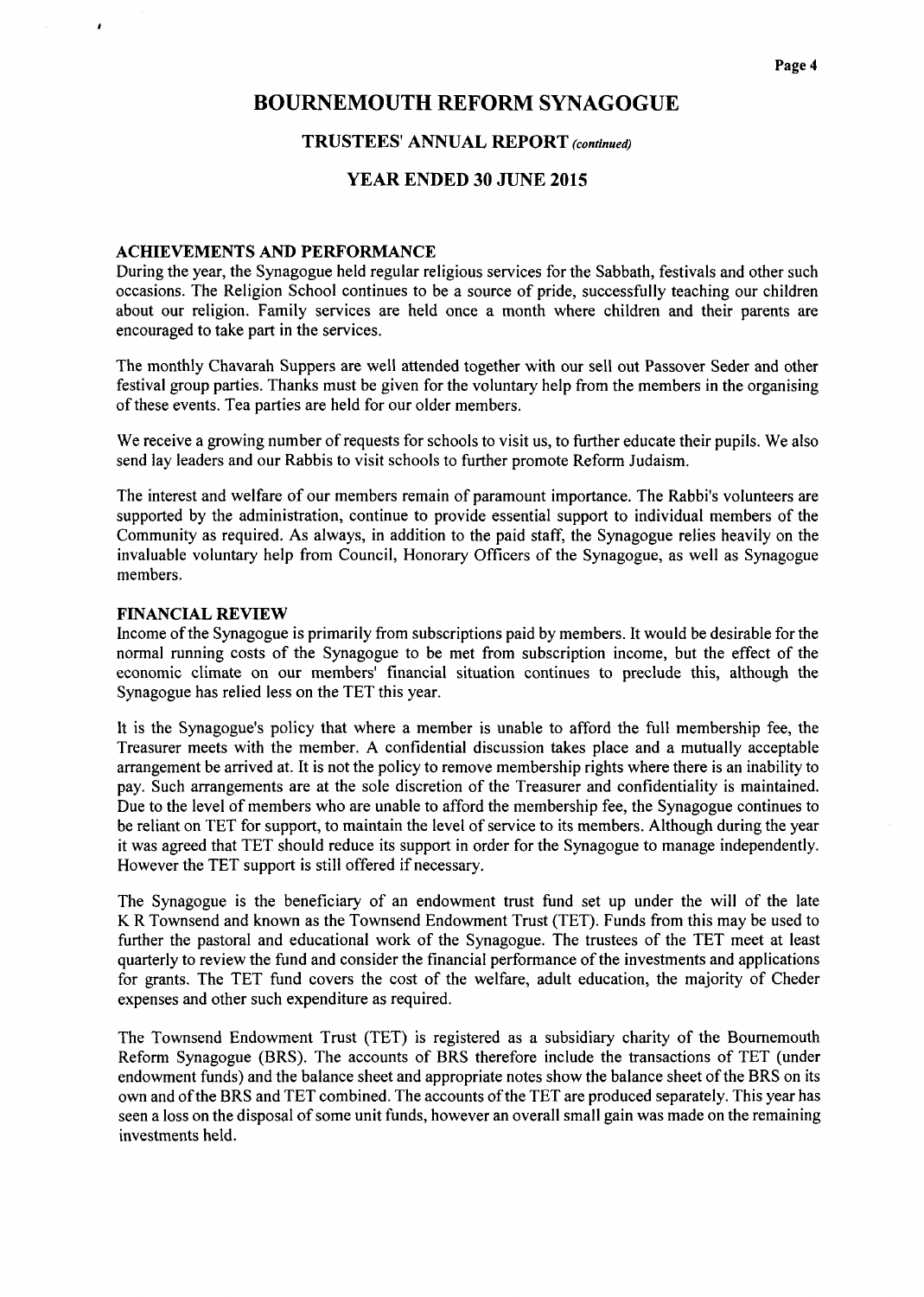### TRUSTEES' ANNUAL REPORT (continued)

#### YEAR ENDED 30 JUNE 2015

#### FINANCIAL REVIEW (continued)

It is the Synagogue's investment policy to keep its general reserves on a low risk basis at the best interest rates it can reasonably achieve. In respect of the Townsend Endowment, the trustees have invested funds, following advice from the Investment Advisors, to provide a reasonable income with some capital growth. A review of the investments is undertaken periodically.

The Council are continuing to review income and expenditure, implementing measures to return reserves to an acceptable level whilst maintaining the high standard of service to the members and building. The trustees are aware of the accruing debt to the MRJ for annual assessment fees which the Synagogue has not been in a position to fully clear. Acceptable arrangements for the clearing of the debt over a period of time have been negotiated with the MRJ and are in place.

The Synagogue does not have a specific grant making policy, but small donations are made to various organisations that the trustees consider appropriate.

The Townsend Endowment Trust paid grants in accordance with the requirements ofthe Trust, totalling £Nil (2014 - £40,098).

#### PLANS FOR FUTURE PERIODS

The plans for the forthcoming year are to continue to promote, preserve and observe the Jewish religion, provide communal and pastoral services and increase membership where possible and hold fundraising events. The Synagogue will continue to identify and encourage new members to join BRS, along with the Fundraising group who aim to maintain funds from major fundraising events put on during the year.

Signed on behalf of the trustees

Pindler

Deborah Tendler Honorary Chairperson

Date  $\ldots$  01 3  $6$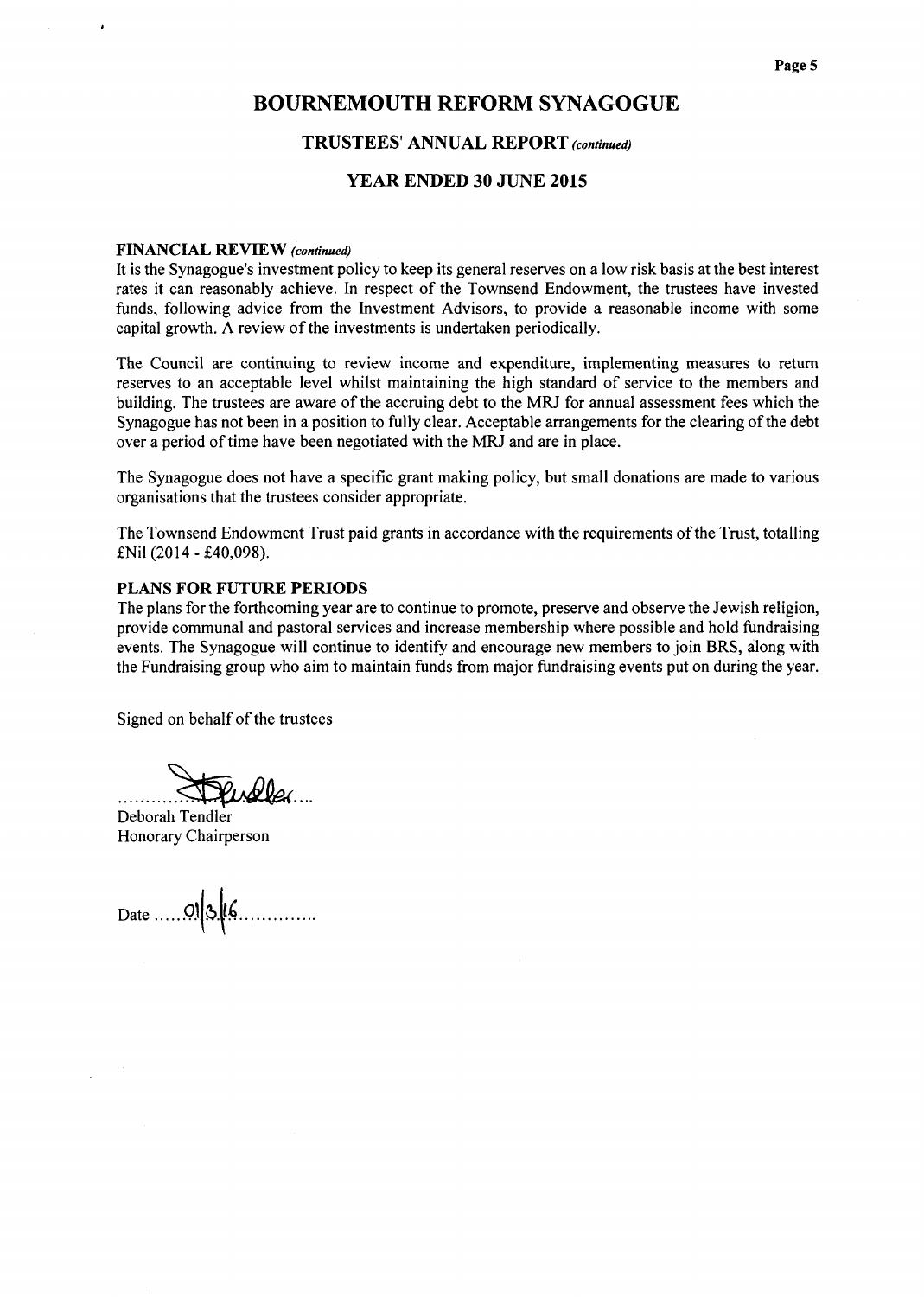# INDEPENDENT EXAMINER'S REPORT TO THE TRUSTEES OF BOURNEMOUTH REFORM SYNAGOGUE

### YEAR ENDED 30 JUNE 2015

I report on the accounts of the charity for the year ended 30 June 2015 which are set out on pages 7 to 17.

#### RESPECTIVE RESPONSIBILITIES OF TRUSTEES AND EXAMINER

The charity's trustees are responsible for the preparation of the accounts. The charity's trustees consider that an audit is not required for this year under section  $144(2)$  of the Charities Act 2011 (the 2011 Act) and that an independent examination is needed.

It is my responsibility to:

- examine the accounts under section 145 of the 2011 Act;
- to follow the procedures laid down in the general Directions given by the Charity Commissic under section  $145(5)(b)$  of the 2011 Act; and
- <sup>~</sup> to state whether particular matters have come to my attention.

#### BASIS OF INDEPENDENT EXAMINER'S REPORT

My examination was carried out in accordance with the general Directions given by the Charity Commission. An examination includes a review of the accounting records kept by the charity and a comparison of the accounts presented with those records. It also includes consideration of any unusual items or disclosures in the accounts, and seeking explanations from you as trustees concerning any such matters. The procedures undertaken do not provide all the evidence that would be required in an audit and consequently no opinion is given as to whether the accounts present a 'true and fair view' and the report is limited to those matters set out in the statement below.

#### INDEPENDENT EXAMINER'S STATEMENT

In connection with my examination, no matter has come to my attention:

(1)which gives me reasonable cause to believe that in any material respect the requirements:

- to keep accounting records in accordance with section 130 of the 2011 Act; and
- ~ to prepare accounts which accord with the accounting records and comply with the accounting requirements of the 2011 Act

have not been met; or

 $(2)$  to which, in my opinion, attention should be drawn in order to enable a proper understanding of the accounts to be reached.

Lucy Filer FCA Filer Knapper LLP Chartered Accountants Independent Examiner

10 Bridge Street Christchurch Dorset BH23 IEF

Date 15 March 2016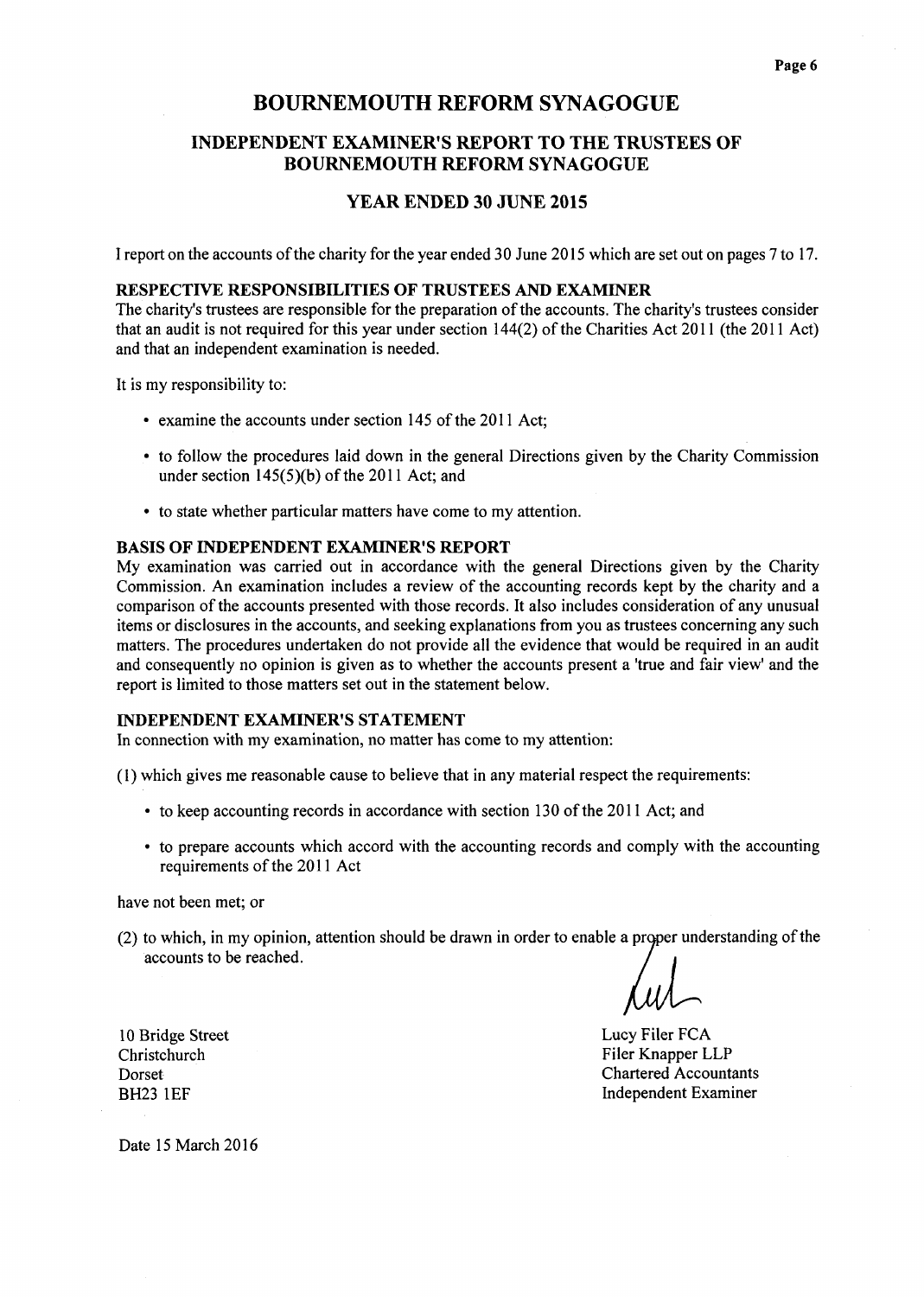$\hat{\mathcal{A}}$ 

 $\sim 10$ 

# STATEMENT OF FINANCIAL ACTIVITIES

# YEAR ENDED 30 JUNE 2015

|                             |             | Unrestricted | <b>Restricted</b> | <b>Endowment Total Funds</b> |            | <b>Total Funds</b> |
|-----------------------------|-------------|--------------|-------------------|------------------------------|------------|--------------------|
|                             |             | <b>Funds</b> | <b>Funds</b>      | <b>Funds</b>                 | 2015       | 2014               |
|                             | <b>Note</b> | £            | £                 | £                            | £          | £                  |
| <b>INCOMING RESOURCES</b>   |             |              |                   |                              |            |                    |
| Incoming resources from     |             |              |                   |                              |            |                    |
| generating funds:           |             |              |                   |                              |            |                    |
| Voluntary income            | 2           | 114,105      | 926               |                              | 115,031    | 184,737            |
| Investment income           | 3           | 301          |                   |                              | 301        | 114                |
| Incoming resources          |             |              |                   |                              |            |                    |
| from charitable             |             |              |                   |                              |            |                    |
| activities                  | 4           | 30,488       | 19,291            |                              | 49,779     | 57,738             |
| <b>TOTAL INCOMING</b>       |             |              |                   |                              |            |                    |
| <b>RESOURCES</b>            |             | 144,894      | 20,217            |                              | 165,111    | 242,589            |
|                             |             |              |                   |                              |            |                    |
| <b>RESOURCES EXPENDED</b>   |             |              |                   |                              |            |                    |
| Costs of generating funds:  |             |              |                   |                              |            |                    |
| Investment                  |             |              |                   |                              |            |                    |
| management costs            | 5           |              |                   | (4, 853)                     | (4, 853)   | (4, 818)           |
| Charitable activities       | 6           | (131,795)    | (30, 850)         | (8,538)                      | (171, 183) | (258, 393)         |
| Governance costs            | 7           | (5,189)      |                   | (839)                        | (6,028)    | (12, 433)          |
| <b>TOTAL RESOURCES</b>      |             |              |                   |                              |            |                    |
| <b>EXPENDED</b>             |             | (136,984)    | (30, 850)         | (14,230)                     | (182,064)  | (275, 644)         |
|                             |             |              |                   |                              |            |                    |
| <b>NET OUTGOING</b>         |             |              |                   |                              |            |                    |
| <b>RESOURCES BEFORE</b>     |             |              |                   |                              |            |                    |
| <b>TRANSFERS</b>            | 8           | 7,910        | (10, 633)         | (14,230)                     | (16,953)   | (33, 055)          |
| Transfer between funds      |             | 3,957        | (3,957)           |                              |            |                    |
| <b>NET OUTGOING</b>         |             |              |                   |                              |            |                    |
| <b>RESOURCES BEFORE</b>     |             |              |                   |                              |            |                    |
| <b>OTHER RECOGNISED</b>     |             |              |                   |                              |            |                    |
| <b>GAINS AND LOSSES</b>     |             | 11,867       | (14,590)          | (14,230)                     | (16, 953)  | (33, 055)          |
|                             |             |              |                   |                              |            |                    |
| <b>OTHER RECOGNISED</b>     |             |              |                   |                              |            |                    |
| <b>GAINS AND LOSSES</b>     |             |              |                   |                              |            |                    |
| Losses on investment assets |             |              |                   | (14, 899)                    | (14, 899)  | (508)              |
| Revaluation gain or loss    |             |              |                   |                              |            |                    |
| on investments              |             |              |                   | 2,345                        | 2,345      | 5,037              |
| NET MOVEMENT IN             |             |              |                   |                              |            |                    |
| <b>FUNDS</b>                |             | 11,867       | (14, 590)         | (26, 784)                    | (29, 507)  | (28, 526)          |
| <b>RECONCILIATION OF</b>    |             |              |                   |                              |            |                    |
| <b>FUNDS</b>                |             |              |                   |                              |            |                    |
| Total funds brought forward |             | 142,671      | 58,196            | 271,222                      | 472,089    | 500,615            |
|                             |             |              |                   |                              |            |                    |
| <b>TOTAL FUNDS</b>          |             |              |                   |                              |            |                    |
| <b>CARRIED FORWARD</b>      |             | 154,538      | 43,606            | 244,438                      | 442,582    | 472,089            |

The Statement of Financial Activities includes all gains and losses in the year and therefore a statement of total recognised gains and losses has not been prepared.

All of the above amounts relate to continuing activities.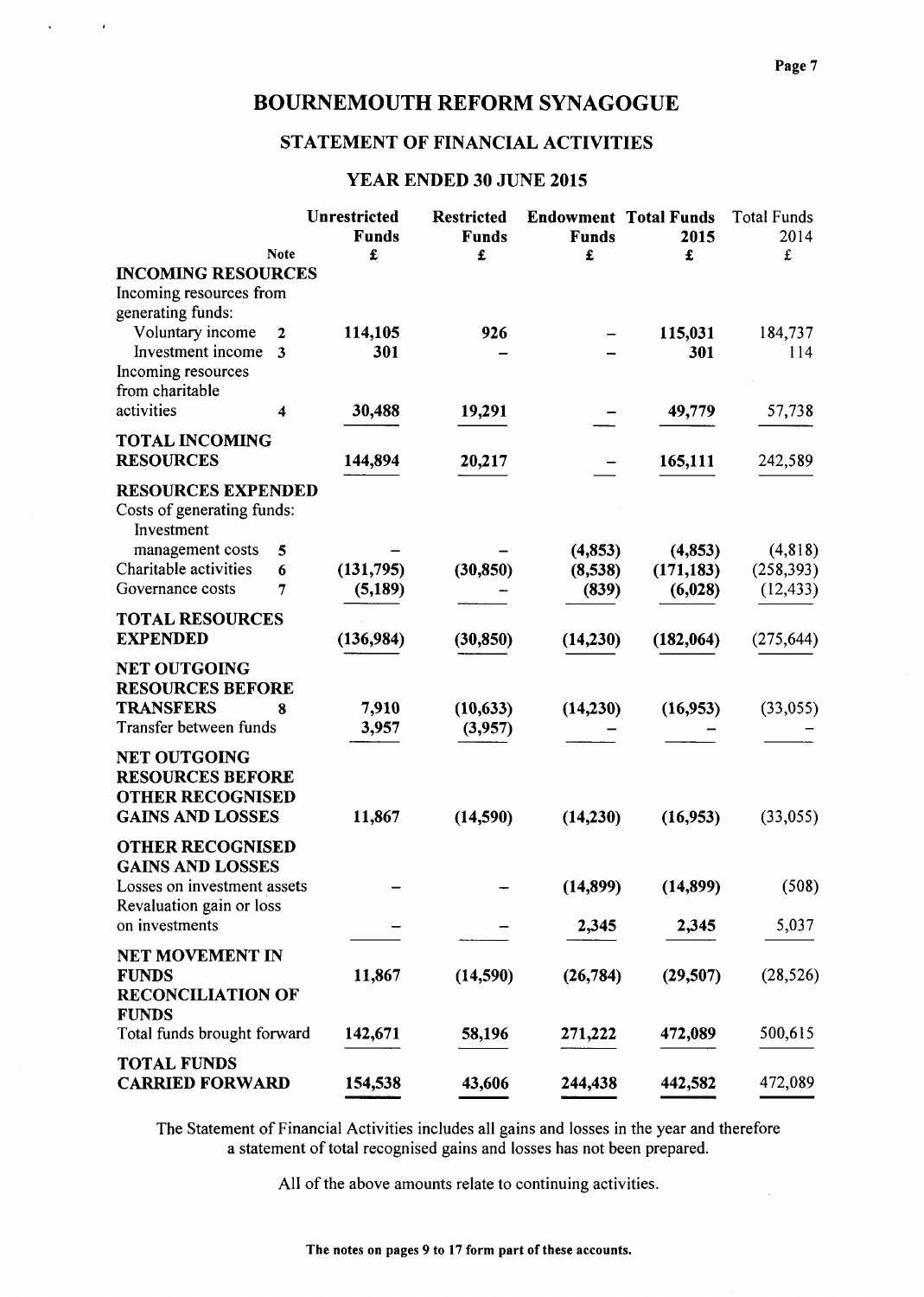# BALANCE SHEET

# 30 JUNE 2015

|                                       |             | Consolidated |            | Charity    |            |
|---------------------------------------|-------------|--------------|------------|------------|------------|
|                                       |             | 2015         | 2014       | 2015       | 2014       |
|                                       | <b>Note</b> | £            | £          | £          | £          |
| <b>FIXED ASSETS</b>                   |             |              |            |            |            |
| Tangible assets                       | 10          | 207,332      | 212,433    | 207,332    | 212,433    |
| Investments                           | 11          | 243,074      | 260,481    |            |            |
|                                       |             | 450,406      | 472,914    | 207,332    | 212,433    |
| <b>CURRENT ASSETS</b>                 |             |              |            |            |            |
| Debtors                               | 12          | 25,765       | 16,182     | 25,765     | 16,182     |
| Cash at bank and in hand              |             | 69,495       | 100,230    | 67,351     | 87,927     |
|                                       |             | 95,260       | 116,412    | 93,116     | 104,109    |
| <b>CREDITORS: Amounts falling due</b> |             |              |            |            |            |
| within one year                       | 13          | (103, 084)   | (117, 237) | (102, 304) | (115, 675) |
| NET CURRENT LIABILITIES               |             | (7, 824)     | (825)      | (9, 188)   | (11, 566)  |
| <b>NET ASSETS</b>                     |             | 442,582      | 472,089    | 198,144    | 200,867    |
| <b>FUNDS</b>                          |             |              |            |            |            |
| Endowment funds                       | 14          | 244,438      | 271,222    |            |            |
| Restricted income funds               | 15          | 43,606       | 58,196     | 43,606     | 58,196     |
| Unrestricted income funds             | 16          | 154,538      | 142,671    | 154,538    | 142,671    |
| <b>TOTAL FUNDS</b>                    |             | 442,582      | 472,089    | 198,144    | 200,867    |

These accounts were approved by the members of the Council and authorised for issue on the see accounts were approved by the members of 1.  $1, 0, 3, 1, 1, 6, \ldots$  and are signed on their behalf by:

. . . . . . .

 $\mathcal{A}^{\text{max}}_{\text{max}}$  and  $\mathcal{A}^{\text{max}}_{\text{max}}$ 

Deborah Tendler Trustee - Honorary Chairperson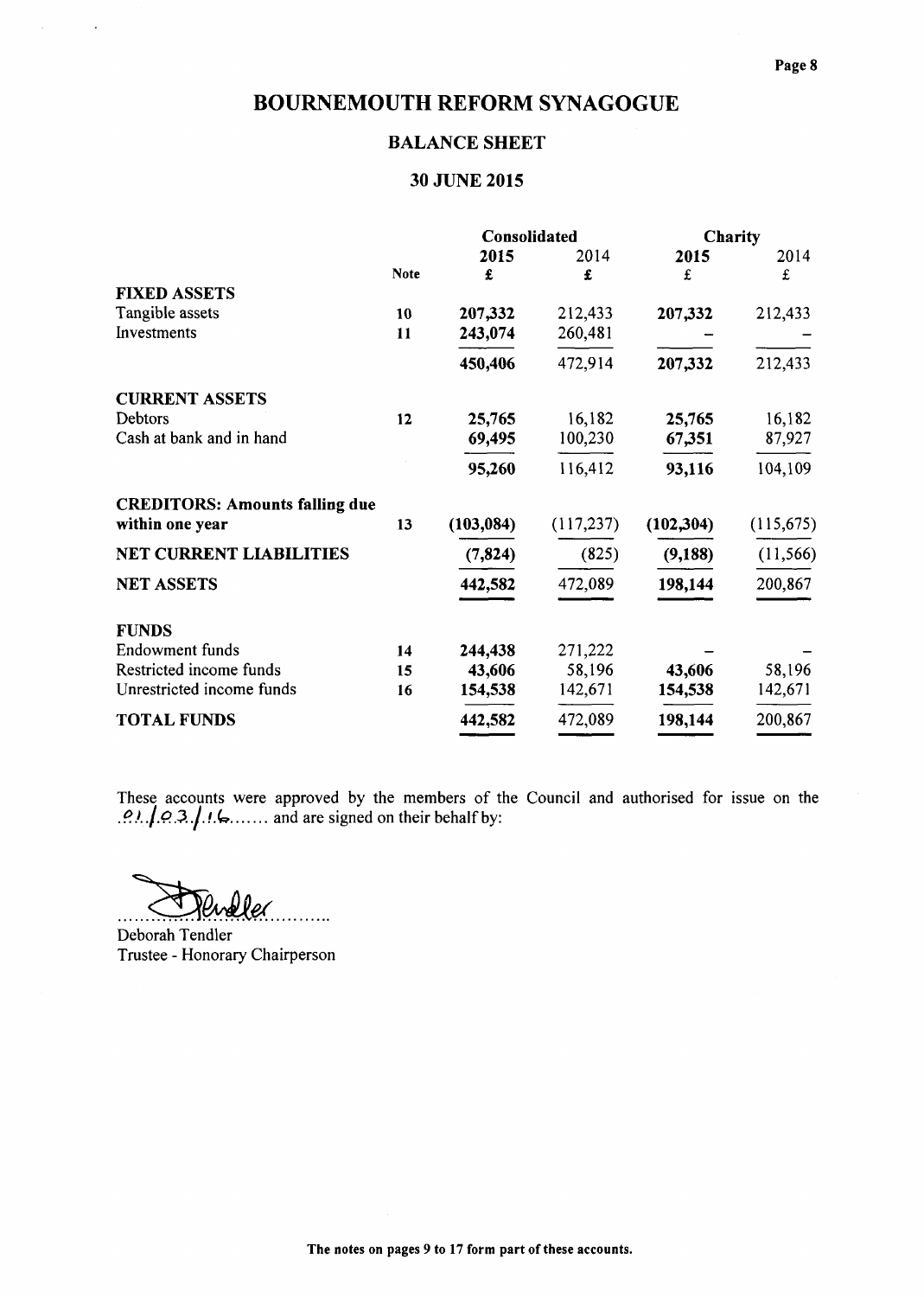## NOTES TO THE ACCOUNTS

### YEAR ENDED 30 JUNE 2015

#### 1. ACCOUNTING POLICIES

#### Basis of accounting

The accounts have been prepared under the historical cost convention, except for investments which are included at market value and the revaluation of certain fixed assets, and in accordance with applicable United Kingdom accounting standards and the requirements of the Statement of Recommended Practice 'Accounting and Reporting by Charities' issued in March 2005 (SORP 2005).

#### Incoming resources

All voluntary income (including membership subscriptions) is accounted for gross when receivable, as long as it is capable of financial measurement.

Other income is recognised in the period in which the event takes place.

Legacies are recognised in the accounts when the trustees are able to quantify, with reasonable accuracy, the amount receivable.

Income from the endowment fund investments is recorded as endowment income and is to be utilised in particular for the synagogue's pastoral and educational work. The endowment capital can also be used for these purposes and both income and capital can be used for the general charitable purposes of the synagogue.

#### Grants

Grants payable are recognised as expenditure when the commitment is entered into.

#### Resources expended

Resources expended are recognised in the period in which they are incurred and include VAT where applicable which cannot be recovered.

Charitable activity costs comprises those costs incurred by the synagogue in the delivery of its activities and services. It includes both costs that can be allocated directly to such activities and the costs of an indirect nature necessary to support them.

Governance costs include those costs associated with meeting the constitutional and statutory requirements of the synagogue and include the audit fee and the wages relating to the general running of the synagogue.

#### Investment assets and income

Fixed asset investments are included at market value at the balance sheet date. Any gain or loss on revaluation is taken to the statement of financial activities.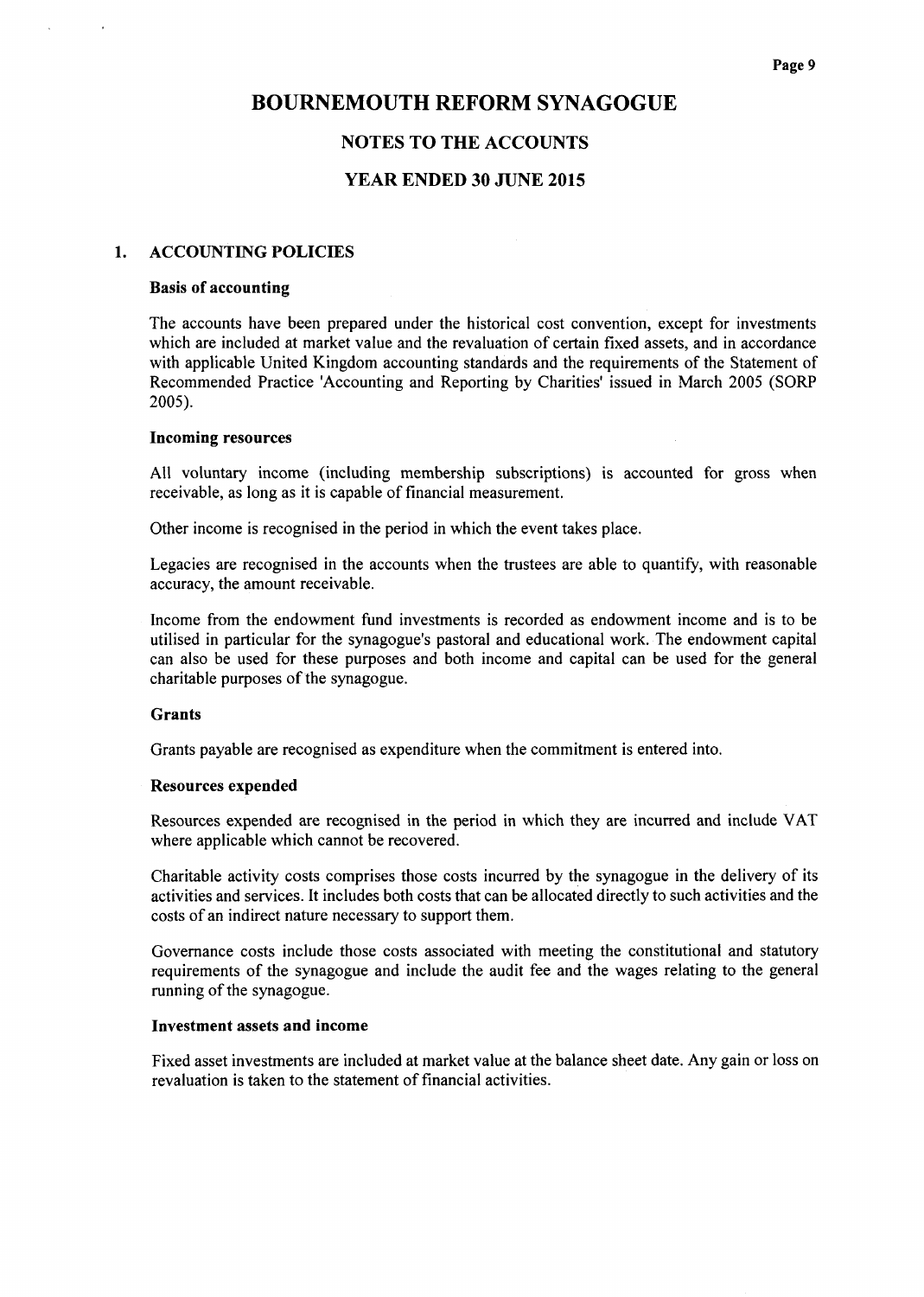## NOTES TO THE ACCOUNTS

### YEAR ENDED 30 JUNE 2015

### 1. ACCOUNTING POLICIES (continued)

#### Funds

Designated funds are amounts which have been set aside at the discretion of the council for a specific, but not legally binding, purpose.

Restricted funds are to be used for specific purposes as requested by the donor or when funds are raised for particular restricted purposes.

Endowment funds are those where the capital is invested and the income generated is to be used in accordance with the benefactor's instructions.

#### Fixed assets

All fixed assets are recorded at cost, there are no uncapitalised fixed assets.

#### Depreciation

Depreciation is calculated so as to write off the cost of an asset, less its estimated residual value, over the useful economic life of that asset as follows:

| Leasehold land and buildings | $\blacksquare$ | straight line over 45 years |
|------------------------------|----------------|-----------------------------|
| Computer equipment           | $\sim$         | straight line over 4 years  |
| Other equipment              | $\blacksquare$ | 15% reducing balance        |
| <b>Fixtures and fittings</b> | $\blacksquare$ | 15% reducing balance        |
| Library                      | $\blacksquare$ | none provided               |

#### Going concern

The Synagogue has continued to deplete reserves brought forward, as income is not sufficient to meet the required expenditure. However, efforts continue to be made to reduce this loss. The accounts have been prepared on a going concern basis assuming the continued support of the Townsend Endowment Trust.

#### Consolidation

The Townsend Endowment Trust is registered as a subsidiary charity ofthe Bournemouth Reform Synagogue. These accounts consolidated the results of the two entities on a line by line basis. A separate statement of financial activities for the charity itself is not presented.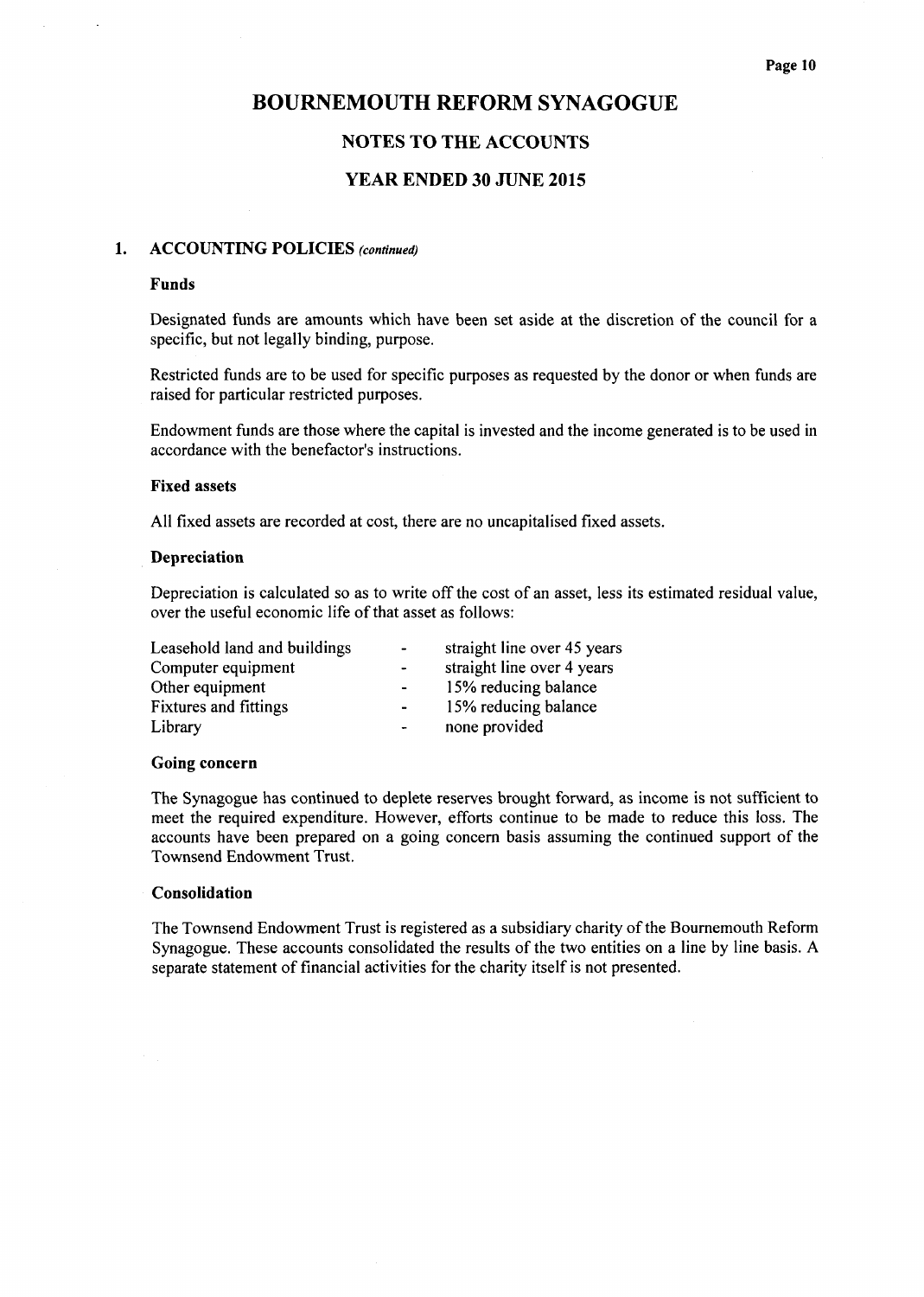# NOTES TO THE ACCOUNTS

# YEAR ENDED 30 JUNE 2015

# 2. VOLUNTARY INCOME

 $\ddot{\phantom{a}}$ 

|                                    | <b>Unrestricted</b><br><b>Funds</b> | <b>Funds</b> | <b>Restricted Total Funds</b><br>2015 | <b>Total Funds</b><br>2014 |
|------------------------------------|-------------------------------------|--------------|---------------------------------------|----------------------------|
|                                    | £                                   | £            | £                                     | £                          |
| <b>Subscriptions and donations</b> |                                     |              |                                       |                            |
| Membership subscriptions           | 87,655                              |              | 87,655                                | 80,210                     |
| Income tax recovered               | 10,427                              |              | 10,427                                | 18,665                     |
| Donations                          | 5,663                               |              | 5,663                                 | 34,660                     |
| Fund raising events                | 9,730                               |              | 9,730                                 | 7,916                      |
| Education                          | 630                                 | 926          | 1,556                                 | 1,995                      |
| <b>Legacies</b>                    |                                     |              |                                       |                            |
| Legacies                           |                                     |              |                                       | 1,193                      |
| <b>Grants receivable</b>           |                                     |              |                                       |                            |
| <b>Townsend Endowment Trust</b>    |                                     |              |                                       | 40,098                     |
|                                    | 114,105                             | 926          | 115,031                               | 184,737                    |

## 3. INVESTMENT INCOME

|                          |              | <b>Unrestricted Total Funds</b> Total Funds |      |
|--------------------------|--------------|---------------------------------------------|------|
|                          | <b>Funds</b> | 2015                                        | 2014 |
|                          |              |                                             |      |
| Bank interest receivable | 301          | 301                                         | 114  |
|                          |              |                                             |      |

#### 4. INCOMING RESOURCES FROM CHARITABLE ACTIVITIES

|                                       | <b>Unrestricted</b><br><b>Funds</b><br>£ | <b>Funds</b><br>£ | <b>Restricted Total Funds</b><br>2015<br>£ | Total Funds<br>2014<br>£ |
|---------------------------------------|------------------------------------------|-------------------|--------------------------------------------|--------------------------|
| Funerals invoiced                     | 29,004                                   | 2,550             | 31,554                                     | 37,806                   |
| Members contributions to Jewish Joint |                                          |                   |                                            |                          |
| <b>Burial Society</b>                 |                                          | 16,741            | 16,741                                     | 17,317                   |
| Hakol income                          | 1,220                                    |                   | 1,220                                      | 2,130                    |
| Sundry income                         | 264                                      |                   | 264                                        | 485                      |
|                                       | 30,488                                   | 19,291            | 49,779                                     | 57,738                   |

### 5. INVESTMENT MANAGEMENT COSTS

|                            | <b>Endowment Total Funds</b> Total Funds |       |       |
|----------------------------|------------------------------------------|-------|-------|
|                            | <b>Funds</b>                             | 2015  | 2014  |
|                            |                                          |       |       |
| Investment management fees | 4.853                                    | 4.853 | 4.818 |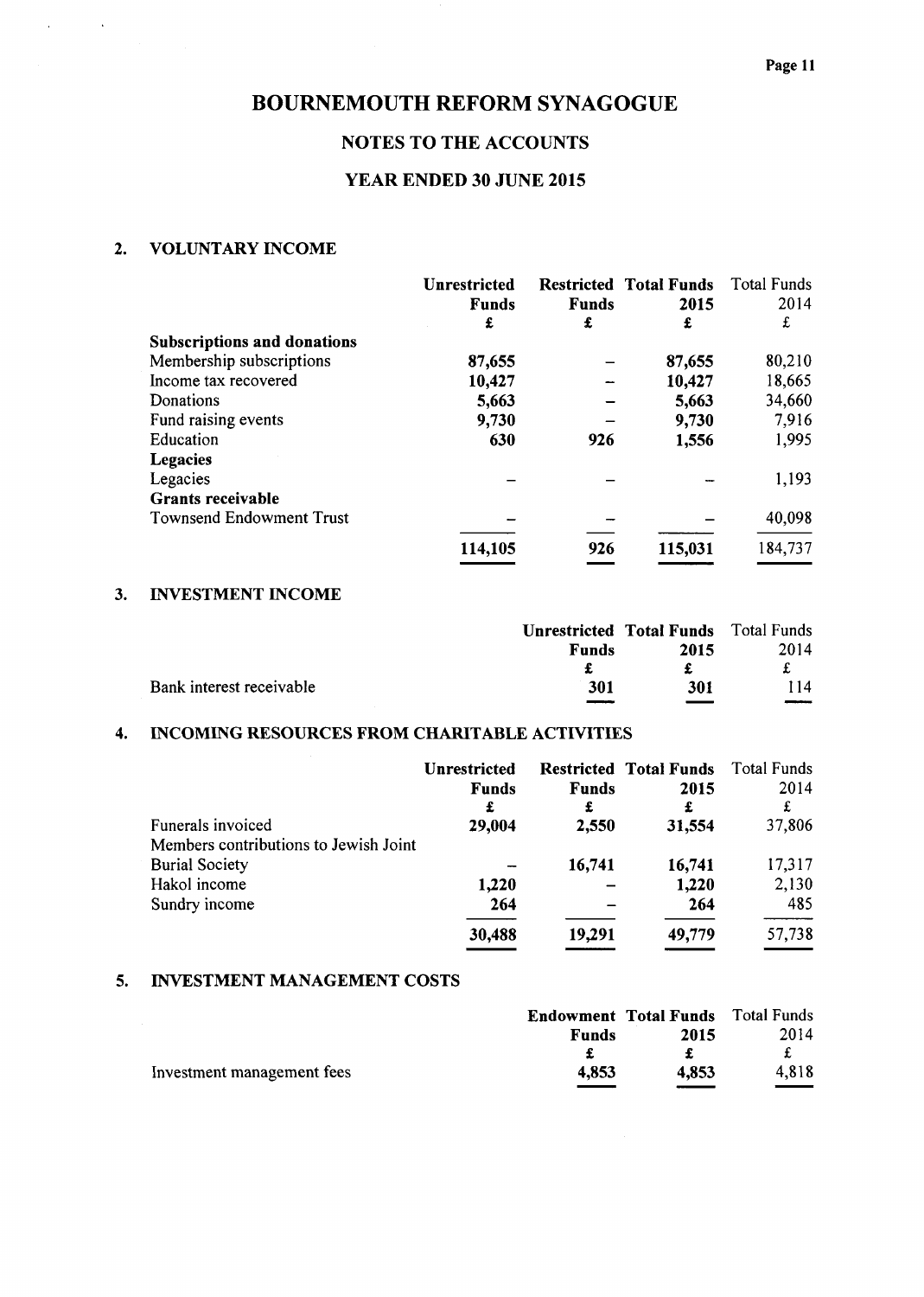# NOTES TO THE ACCOUNTS

# YEAR ENDED 30 JUNE 2015

### 6. COSTS OF CHARITABLE ACTIVITIES

 $\bar{z}$ 

 $\ddot{\phantom{a}}$ 

|                                | Unrestricted |              | <b>Restricted Endowment Total Funds</b> |         | <b>Total Funds</b> |
|--------------------------------|--------------|--------------|-----------------------------------------|---------|--------------------|
|                                | <b>Funds</b> | <b>Funds</b> | <b>Funds</b>                            | 2015    | 2014               |
|                                | £            | £            | £                                       | £       | £                  |
| Minister and associated costs  | 22,419       |              |                                         | 22,419  | 54,494             |
| Education and associated costs |              | 5,706        | 6,550                                   | 12,256  | 11,395             |
| Pastoral support               | 1,415        |              |                                         | 1,415   | 7,479              |
| Property and caretaker costs   | 31,200       |              |                                         | 31,200  | 37,654             |
| Administration and support     |              |              |                                         |         |                    |
| costs                          | 29,610       |              | 1,988                                   | 31,598  | 43,028             |
| <b>MRJ</b> Assessment          | 14,653       |              |                                         | 14,653  | 13,469             |
| Jewish Joint Burial Society    |              |              |                                         |         |                    |
| levy                           | 2,627        | 16,741       |                                         | 19,368  | 18,879             |
| Funeral costs                  | 25,902       | 6,100        |                                         | 32,002  | 26,505             |
| Board of deputies levy         | 452          |              |                                         | 452     | 286                |
| Grants and donations           |              | 2,303        |                                         | 2,303   |                    |
| TET grant                      |              |              |                                         |         | 40,098             |
| Hakol costs                    | 216          |              |                                         | 216     | 780                |
| Prayer books                   | 2,996        |              |                                         | 2,996   | 112                |
| Communal events                | 305          |              |                                         | 305     | 4,214              |
|                                | 131,795      | 30,850       | 8,538                                   | 171,183 | 258,393            |

The congregation undertakes its charitable activities by providing a framework for the local community through provision of a place of worship and the associated religious activities. As such, the congregation has one charitable activity and that all costs of the congregation are direct to this activity. The table shows a breakdown of the direct costs of the charitable activity.

### 7. GOVERNANCE COSTS

|                              |              |              | <b>Unrestricted Endowment Total Funds</b> | Total Funds |
|------------------------------|--------------|--------------|-------------------------------------------|-------------|
|                              | <b>Funds</b> | <b>Funds</b> | 2015                                      | 2014        |
|                              | £            | £            | £                                         | £           |
| Salaries and wages           | 969          |              | 969                                       | 2,219       |
| Accountancy fee              | 3,598        | 781          | 4,379                                     | 4,376       |
| Accountancy fee - prior year |              |              |                                           | 4,710       |
| Legal fees                   | 35           |              | 35                                        | 468         |
| Depreciation                 | 584          |              | 584                                       | 590         |
| Bank charges                 | 3            | 58           | 61                                        | 70          |
|                              | 5,189        | 839          | 6,028                                     | 12,433      |

#### 8. NET OUTGOING RESOURCES FOR THE YEAR

This is stated after charging:

| ິ            | 2015  | 2014  |
|--------------|-------|-------|
|              |       | £     |
| Depreciation | 5,846 | 5,904 |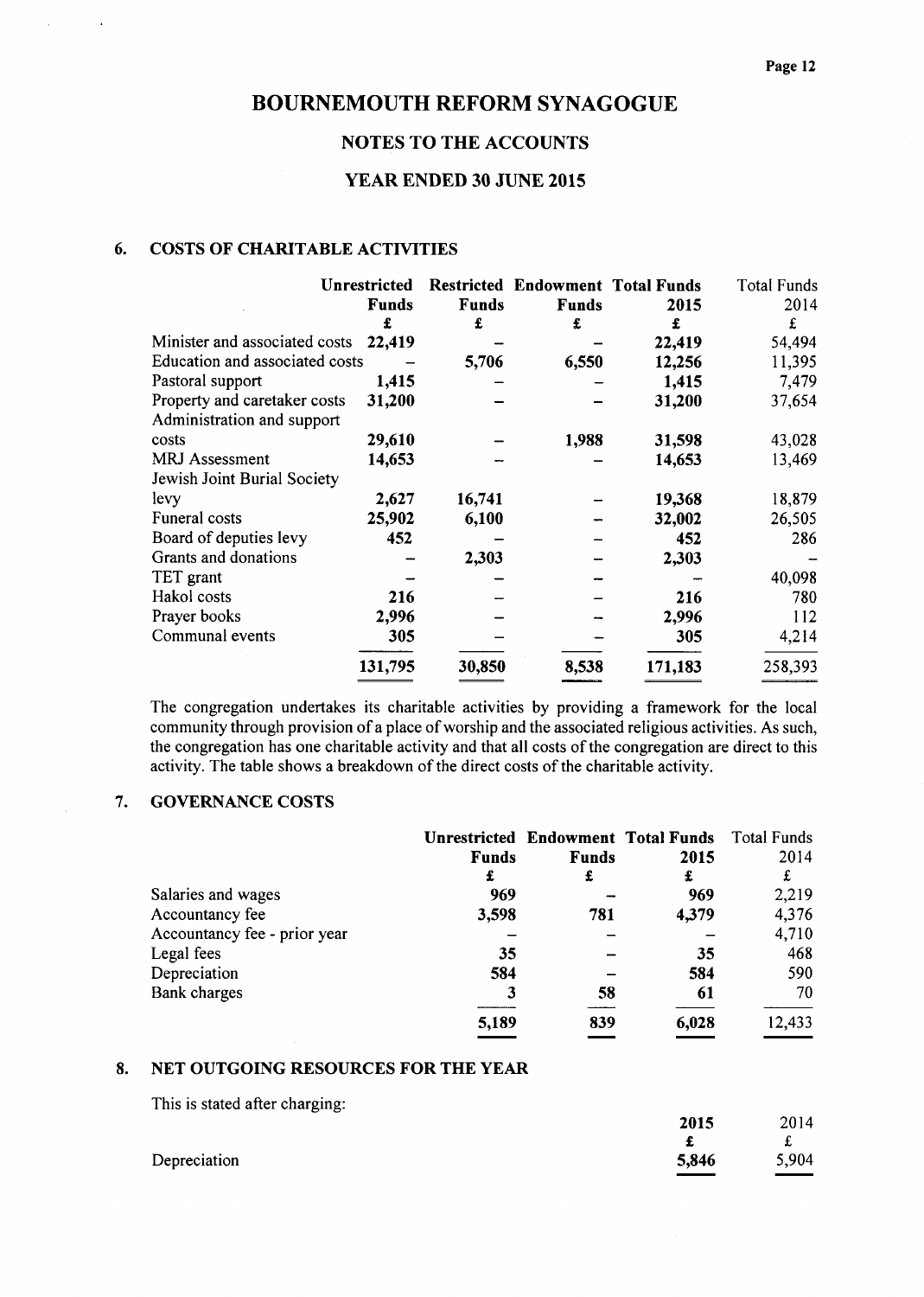# NOTES TO THE ACCOUNTS

# YEAR ENDED 30 JUNE 2015

# 9. STAFF COSTS AND EMOLUMENTS

 $\mathcal{L}^{(1)}$ 

 $\sim$   $\alpha$ 

| Total staff costs were as follows: |        |         |
|------------------------------------|--------|---------|
|                                    | 2015   | 2014    |
|                                    | £      | £       |
| Wages and salaries                 | 31,498 | 92,399  |
| Social security costs              | 548    | 11,343  |
|                                    | 32,046 | 103,742 |
|                                    |        |         |

### Particulars of employees:

The average number of employees during the year, calculated on the basis of full-time equivalent was as follows:

|                                | 2015 | 2014 |
|--------------------------------|------|------|
|                                | No   | No.  |
| Number of ministers            |      |      |
| Number of educational staff    |      |      |
| Number of caretaker staff      |      |      |
| Number of administration staff |      |      |
|                                |      |      |
|                                |      |      |
|                                |      |      |

No employee received remuneration of more than £60,000 during the year (2014 - Nil).

No trustee received remuneration during the year (2014 - Nil). Reimbursed expenses to Trustees for travel and general subsistence amounted to £322 in the year (2014 - £1,369).

## 10. TANGIBLE FIXED ASSETS

| Total<br>£ |
|------------|
|            |
| 266,114    |
| 744        |
| 266,858    |
|            |
| 53,681     |
| 5,845      |
| 59,526     |
|            |
| 207,332    |
| 212,433    |
|            |

The leasehold land and buildings comprise the synagogue at Christchurch Road, Bournemouth.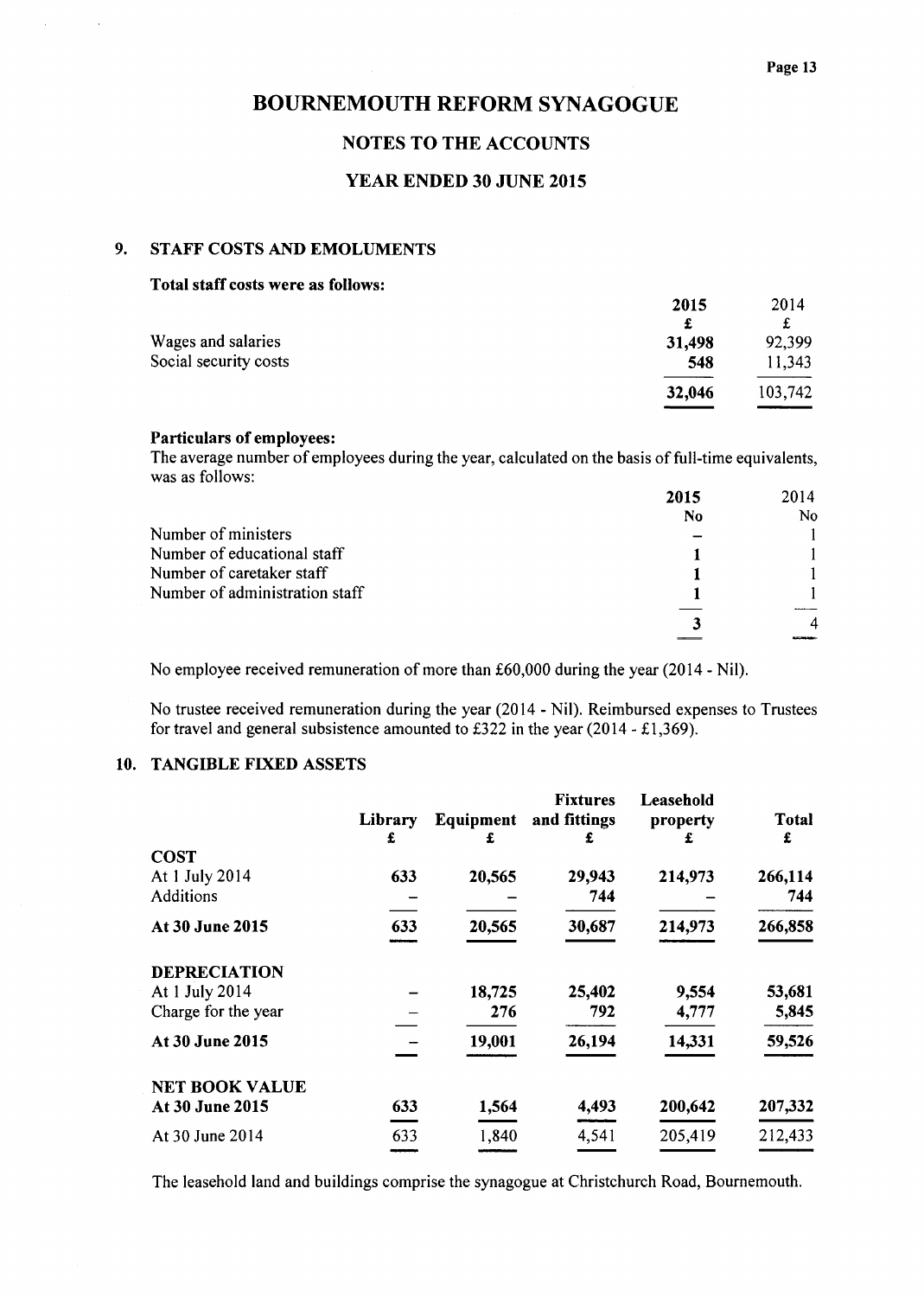# NOTES TO THE ACCOUNTS

# YEAR ENDED 30 JUNE 2015

## 11. INVESTMENTS

 $\ddot{\phantom{0}}$ 

 $\bar{1}$ 

### Movement in market value

|                                                      | 2015         | 2014<br>£ |
|------------------------------------------------------|--------------|-----------|
| Market value at 1 July 2014                          | £<br>239,849 | 255,539   |
| Disposals at opening book value                      | (160, 128)   | (20, 727) |
| Unrealised gain on revaluations                      | 2,345        | 5,037     |
| Market value of investments at 30 June 2015          | 82,066       | 239,849   |
| Cash held within investment portfolio                | 161,008      | 20,632    |
| Market value of investment portfolio at 30 June 2015 | 243,074      | 260,481   |
| Historical cost at 30 June 2015                      | 111,724      | 188,463   |

# Analysis of investments at 30 June 2015 between funds

|                              | <b>Unrestricted</b> | <b>Restricted</b> |              | <b>Endowment Total Funds</b> | Total Funds |
|------------------------------|---------------------|-------------------|--------------|------------------------------|-------------|
|                              | <b>Funds</b>        | <b>Funds</b>      | <b>Funds</b> | 2015                         | 2014        |
|                              | £                   | £                 | £            | £                            | £           |
| <b>Listed investments</b>    |                     |                   |              |                              |             |
| UK Quoted fixed interest     |                     |                   |              |                              |             |
| securities                   |                     |                   |              |                              |             |
| <b>Other investments</b>     |                     |                   |              |                              |             |
| Other UK investments         |                     |                   | 82,066       | 82,066                       | 239,849     |
| UK cash as part of portfolio |                     |                   | 161,008      | 161,008                      | 20,632      |
|                              |                     |                   | 243,074      | 243,074                      | 260,481     |
|                              |                     |                   |              |                              |             |

The Royal Skandia investment is spread across eight unit trusts.

 $\mathcal{L}^{\mathcal{L}}$ 

Amounts are regularly withdrawn from the investment.

# 12. DEBTORS

|                  | <b>Consolidated and Charity</b> |  |
|------------------|---------------------------------|--|
|                  | 2014<br>2015                    |  |
|                  | £                               |  |
| Membership debts | 4,112<br>12,006                 |  |
| Other debtors    | 3,549<br>5,428                  |  |
| Prepayments      | 8,521<br>8,331                  |  |
|                  | 16,182<br>25,765                |  |
|                  |                                 |  |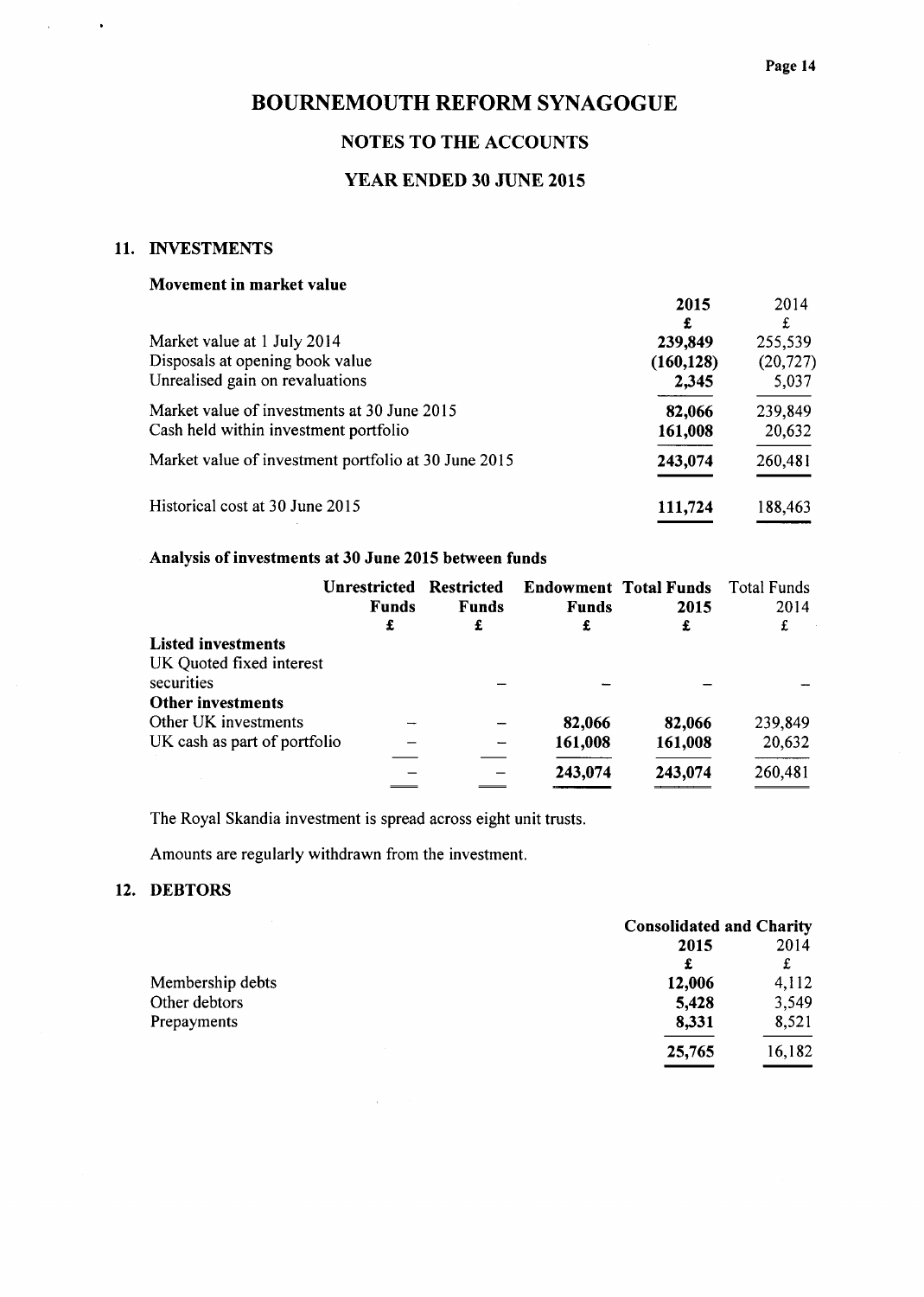# NOTES TO THE ACCOUNTS

# YEAR ENDED 30 JUNE 2015

## 13. CREDITORS: Amounts falling due within one year

|                 |         | Consolidated |         | <b>Charity</b> |  |
|-----------------|---------|--------------|---------|----------------|--|
|                 | 2015    | 2014         | 2015    | 2014           |  |
|                 |         |              |         |                |  |
| Other creditors | 103,084 | 117,237      | 102,304 | 115,675        |  |
|                 |         |              |         |                |  |

#### 14. ENDOWMENT FUNDS

 $\bullet$ 

 $\ddot{\phantom{a}}$ 

|                                      | <b>Balance at Incoming</b><br>1 Jul 2014<br>£ | resources | Outgoing<br>resources | <b>Transfers</b> | <b>Gains and</b><br>losses<br>£ | <b>Balance at</b><br>30 Jun 2015 |
|--------------------------------------|-----------------------------------------------|-----------|-----------------------|------------------|---------------------------------|----------------------------------|
| Expendable<br>endowments<br>Townsend |                                               |           |                       |                  |                                 |                                  |
| endowment                            | 271,222                                       |           | (14,230)              |                  | (12, 554)                       | 244,438                          |

The endowment fund was set up in 2002 on receipt of a legacy from the late K R Townsend. The capital and the income of the fund are able to be used for the general charitable purposes of the Synagogue in respect of its pastoral and educational work. The Townsend Endowment Trust is registered as a subsidiary charity of the Synagogue.

# 15. RESTRICTED INCOME FUNDS

|                             | <b>Balance at</b> | Incoming  | Outgoing  |                  | <b>Balance at</b> |
|-----------------------------|-------------------|-----------|-----------|------------------|-------------------|
|                             | 1 Jul 2014        | resources | resources | <b>Transfers</b> | 30 Jun 2015       |
|                             | £                 | £         | £         | £                | £                 |
| J and I Stern prize fund    | 971               |           |           | (971)            |                   |
| Mrs M Dixon prize fund      | 1,040             |           |           | (1,040)          |                   |
| Sefor Tora fund             | 295               |           |           |                  | 295               |
| Jewish Joint Burial Society |                   | 16,741    | (16,741)  |                  |                   |
| Soviet Jewry/Genesis fund   | 3,857             |           |           |                  | 3,857             |
| Funerals paid in advance    | 15,400            |           | (6,100)   |                  | 9,300             |
| Outreach                    | 20,000            |           | (2,303)   |                  | 17,697            |
| Garden fund                 | 1,171             |           |           | (1,171)          |                   |
| Davidson fund               | 4,811             | 926       | (5,706)   | (31)             |                   |
| Cemetery fund               |                   | 2,550     |           |                  | 2,550             |
| Kitchen/building fund       | 10,651            |           |           | (744)            | 9,907             |
|                             | 58,196            | 20,217    | (30, 850) | (3,957)          | 43,606            |
|                             |                   |           |           |                  |                   |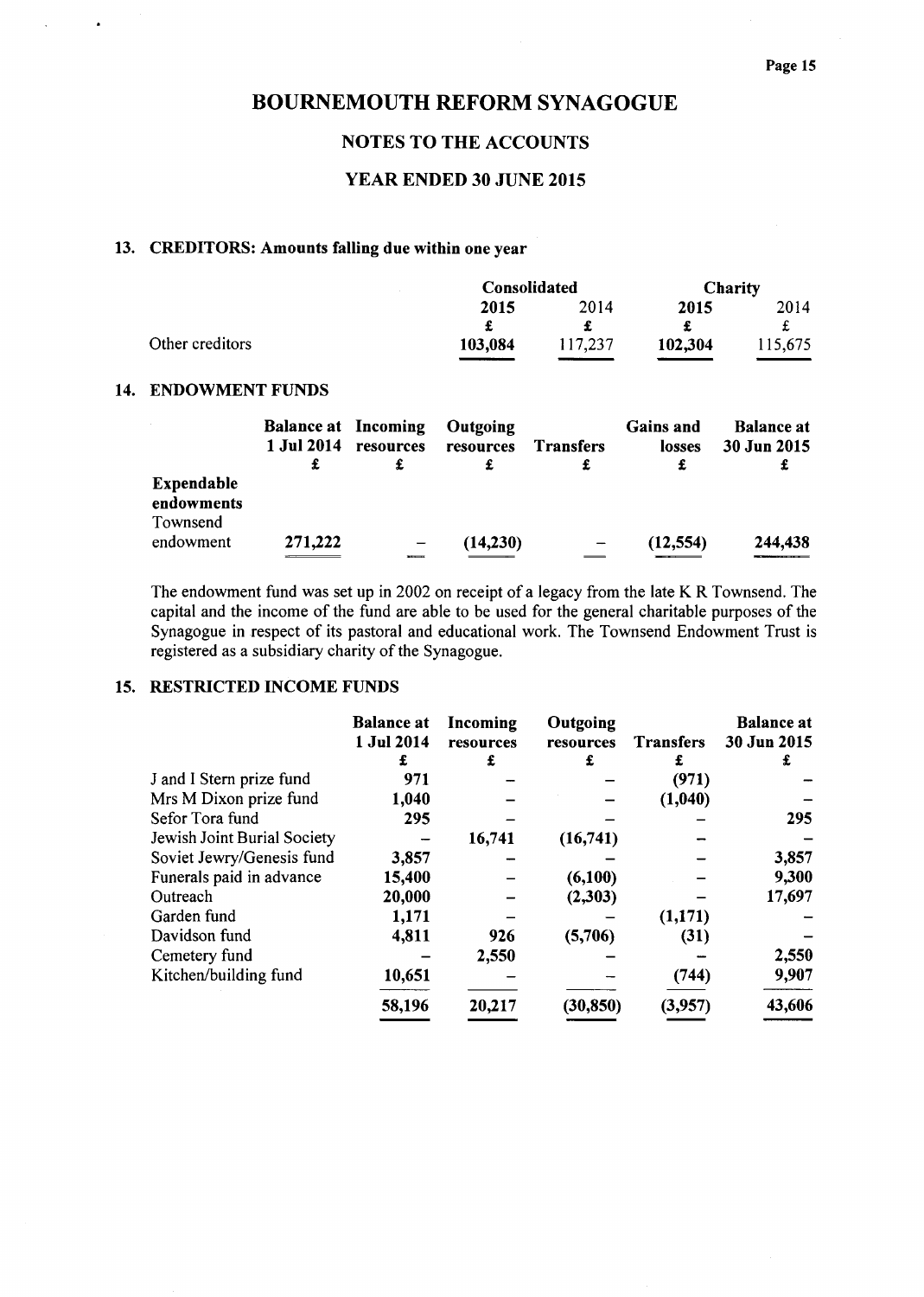### NOTES TO THE ACCOUNTS

### YEAR ENDED 30 JUNE 2015

#### 15. RESTRICTED INCOME FUNDS (continued)

The J and I Stern prize fund and Mrs M Dixon prize fund use the income on funds gifted to the synagogue to provide prizes for children being educated. The amounts on these funds were transferred out in the year as general funds were used several years ago for Cheder prizes.

The Sefar Torah fund is to enable repairs to be made to the Sefar Torah. Major repairs were carried out two year ago leaving a reserve carried forward.

The Jewish Joint Burial Society has no reserves but reflect the income from members and levies paid.

The Soviet Jewry Fund and Genesis Fund brought forward have not been spent this year.

Funerals paid in advance: Several members who had previously paid for funerals in advance passed away this year and the amount of  $£6,100$  received some years ago was used to meet the funeral costs incurred.

The Garden fund is specifically for use to provide gardening and landscaping services. Expenditure relating to this fund had been paid for using unrestricted funds a number of years ago and therefore a transfer to unrestricted fund has been made to cover these costs.

A further donation was received of £926 from the Davidson Investment for Chedar use. This fund was fully spent in the year.

The Cemetery Fund is for the purpose of maintaining the cemetery. Various donations were made to this fund during this year but no maintenance expenditure was incurred.

The kitchen/building fund is being held to cover replacement and necessary improvement costs to the kitchen and building.

### 16. UNRESTRICTED INCOME FUNDS

|               | <b>Balance at</b> | Incoming  | <b>Outgoing</b> |                  | <b>Balance at</b> |
|---------------|-------------------|-----------|-----------------|------------------|-------------------|
|               | 1 Jul 2014        | resources | resources       | <b>Transfers</b> | 30 Jun 2015       |
|               |                   |           |                 |                  |                   |
| General funds | 142.671           | 144.894   | (136,984)       | 3,957            | 154,538           |